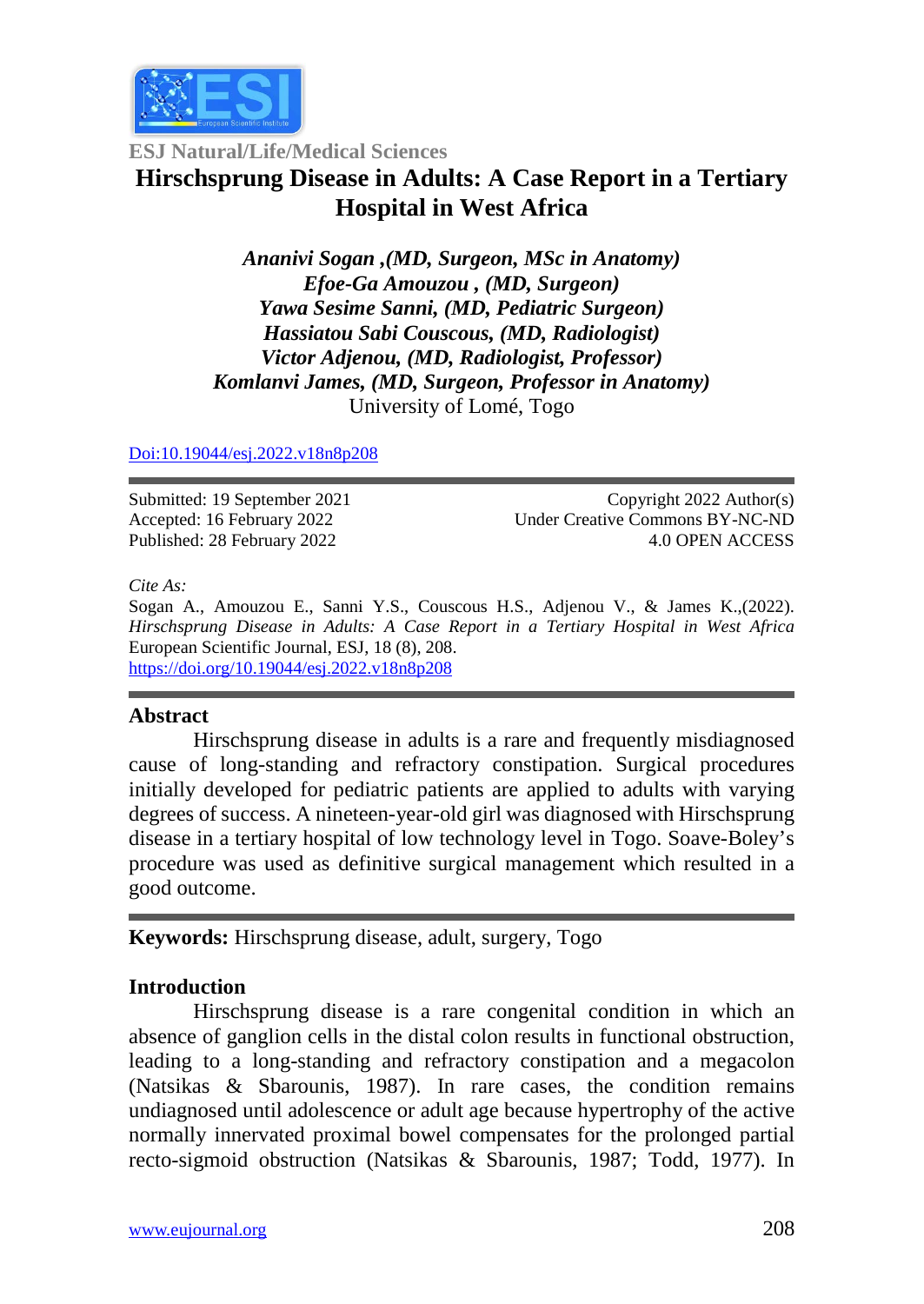addition, use of enemas and cathartics to manage constipation may succeed in masking the condition until acute occlusion of the proximal colon, fecal impaction, or megacolon involves urgent surgical intervention (Vorobyov et al., 2010). Since the discovery of Hirschsprung disease, many surgical techniques have been performed, including laparoscopic procedure (Jarry & Faucheron, 2011). According to the conditions of tertiary hospitals, Soave-Boley's technique has been applied in reported cases of Hirschsprung disease in adults.

## **Patient And Observation**

A 19-year-old girl was admitted and diagnosed with acute intestinal occlusion. She experienced painful abdominal distension with a mass and also vomiting. More so, the patient had a history of chronic constipation and often eased herself with daily enemas since childhood. Interestingly, she had never been diagnosed due to ignorance and poverty of her family. Clinically, this patient presented normal blood pressure (100/70 mmHg), acceptable general status, important abdominal distension without intestinal perforation signs, and empty rectal ampoule. Standard laboratory investigation was normal. Abdominal and pelvis CT scan revealed a colonic obstruction due to a huge fecal impaction around the whole sigmoid colon and distal left colon. This part of the bowel was so excessively dilated that it almost occupied the totality of the abdomen. Figure 1 and 2 shows dilated colon (rectum seemed narrow, empty with normal diameter). The probability of Hirschsprung disease of the recto-sigmoid junction was raised and, 24 hours later, a left transversal colostomy was performed to relieve symptoms. During the surgical process, through a median laparotomy, a huge bowel (sigmoid colon) of 35 cm  $\times$  25 cm was seen and 10 kg of faeces was evacuated. Thereafter, the rectosigmoid resection was done (Figure 3, 4). Hartmann procedure which extended to the splenic flexure was performed. The diagnosis of Hirschsprung disease was confirmed on a histological examination of resected specimen. It was a short form of aganglionosis including recto-sigmoid junction. Three months later, Soave-Boley's procedure was performed for definitive surgery. Postoperative recovery (18 months after definitive surgery) was uneventful and the patient described complete resolution of symptoms with normal continence. Bowel movement was once or twice a day with normal stool.

## **Comments**

Diagnosis of Hirschsprung disease in adults is carried out if a patient with colorectal aganglionosis is older than the arbitrary age of 10 years at the time of diagnosis (Duncan et al., 2009). The real incidence of this disease is unknown due to probable under-diagnosis in the adult population (Chen et al., 2006). While a vast majority of patients with Hirschsprung disease are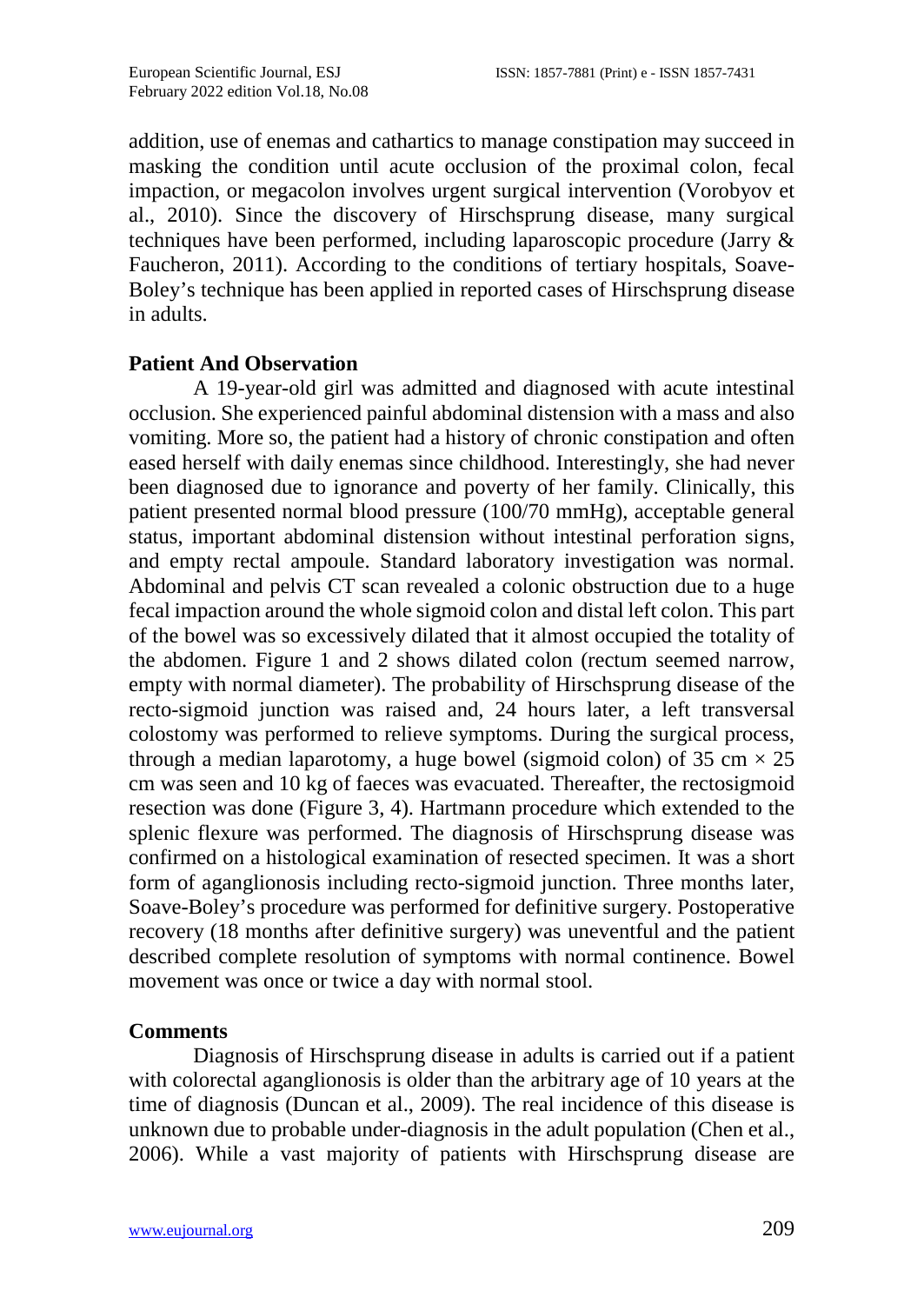diagnosed in the neonatal period, Hirschsprung himself acknowledged this was a disease of all ages (Lesser et al., 1979). In theory, undiagnosed adult patients who are able to live with this congenital abnormality for so many years have more mild symptoms. This is due to a compensatory contribution of the distal and proximal colon to the aganglionic segment (Schlund et al., 2020). Most of these patients have a short or an ultra-short segment of aganglionosis (Duncan et al., 2009). While the symptoms may be mild and can be treated with cathartic agents, the dilated proximal colonic segment is at risk of decompensation. This could potentially result in an emergent situation such as an acute obstruction or perforation (Schlund et al., 2020). The reported case was an acute bowel obstruction in a 19-year-old girl with a history of constipation and abdominal discomfort.

Standard preoperative investigations include a barium enema or CT scan (Jarry & Faucheron, 2011). However, abdominal and pelvis CT scan was used in this case as recommended by some authors for acute abdominal syndrome (Franchi-Abella & Pariente, 2008). Nonetheless, confirmation of the diagnosis is necessary before definitive surgery.

Traditionally, four surgical procedures are employed to treat Hirschsprung disease in adults: the Lynn's, Soave-Boley's, the Swenson's, and the Duhamel's procedures (Adamou et al., 2019; Kuroda, 2019). These procedures are also used for classic Hirschsprung disease in infancy. Although all procedures involve the resection of histologically confirmed aganglionic bowel, they differ in the mode of reconstruction and outcomes (Duncan et al., 2009). Major complications were found with Soave-Boley's procedure, Swenson's procedure, and Duhamel's procedure at 19.3%, 28.6%, and 7.4%, respectively. This indicated poor functional results, respectively, at 12%, 13.8%, and 2.4 % (Jarry & Faucheron, 2011; Nasayuki et al., 2005). Nowadays, new approaches are emerging in the surgical treatment of Hirschsprung disease in adults. Laparoscopic recto-sigmoid resection with a transanal colonic pull-through, which is followed by delayed colo-anal anastomosis, represents a valid alternative in the treatment of Hirschsprung disease in adult patients. This is because it involves less invasive surgery, does not require a preventive diverting stoma, and shows anastomotic security (Jarry & Faucheron, 2011). In a nutshell, laparoscopic approaches provide fewer complications. Unfortunately, it is not practiced in tertiary hospitals in Togo since there is no adequate equipment for laparoscopic procedure. This is why Soave-Boley's procedure is more widely used. However, eighteen months after the procedure, the patient does not complain about any complications. In Niger, Adamou et al. (2019) also used Soave-Boley's technique and had a good result in their case report. In Nigeria, authors did not use laparoscopic approaches to combat Hirschsprung disease in adults, but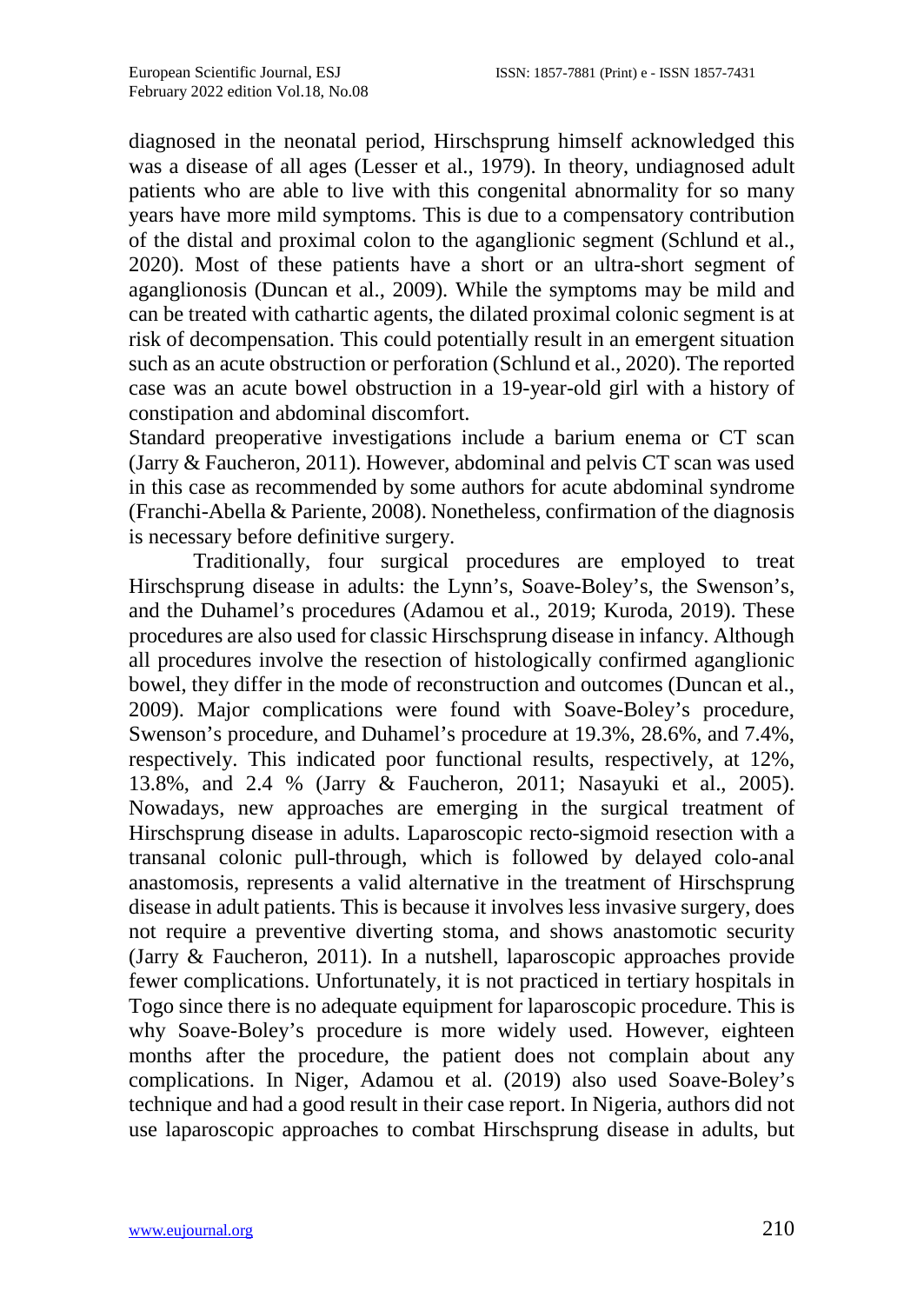they practised Swenson and Lynn's procedure which produced satisfactory outcome (Arowolo et al., 2013)

## **Conclusion**

Due to ganglion cell absence in distal colon, Hirschsprung disease is largely known in childhood. Although this condition is undiagnosed in the early stages of childhood, it is found in adults after a long period of constipation. This is observed in the reported case of a patient who was admitted for a colonic obstruction by a huge fecal impaction. However, this condition was managed by a two-step surgery which led to good outcomes.

# **Appendices**



Figure 1. Important distension of colon sigmoid by faecalome on frontal section CT scan (yellow arrow)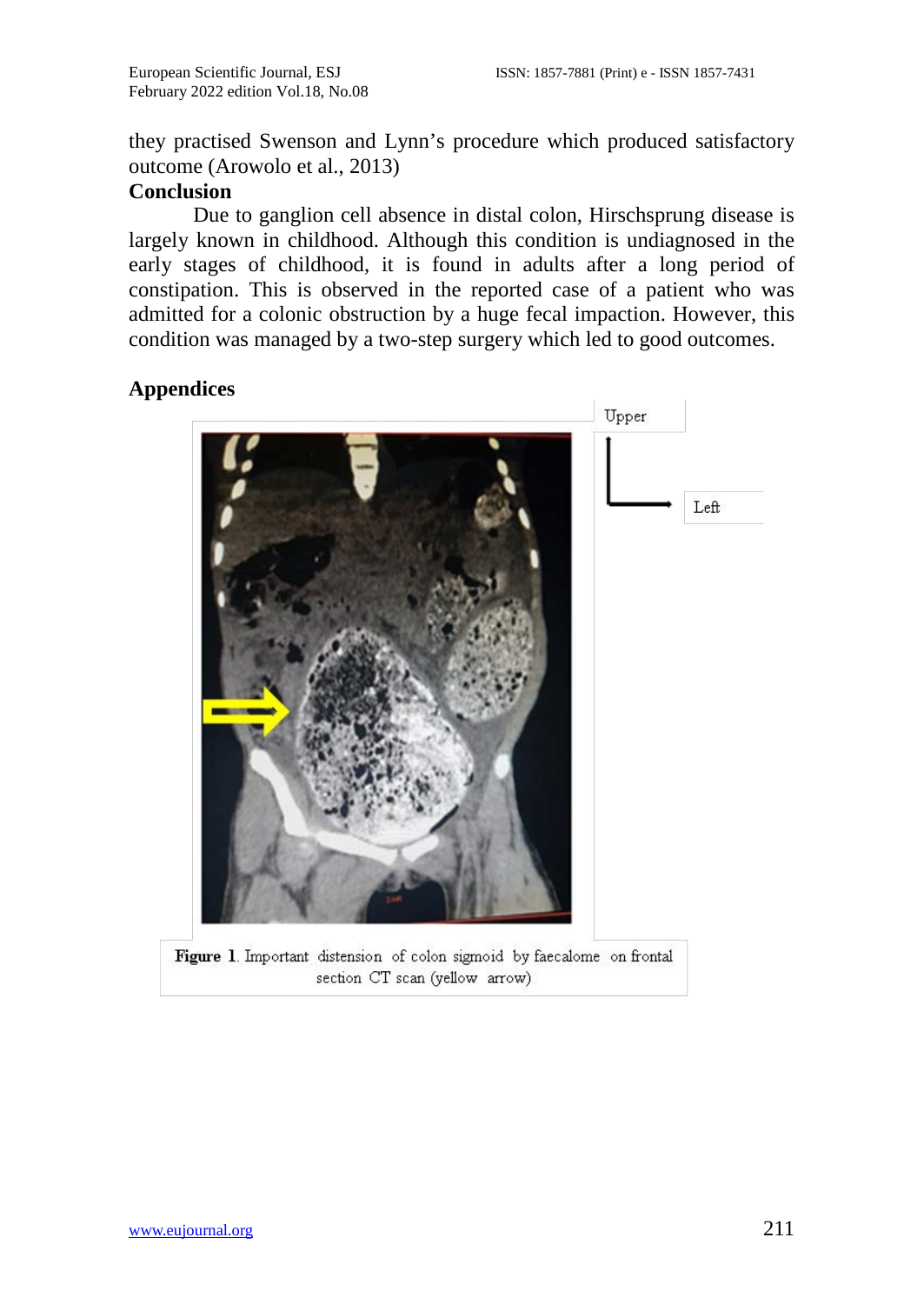

Figure 3: Important distension of sigmoid colon (yellow arrow) by fecal impaction, during laparotomy.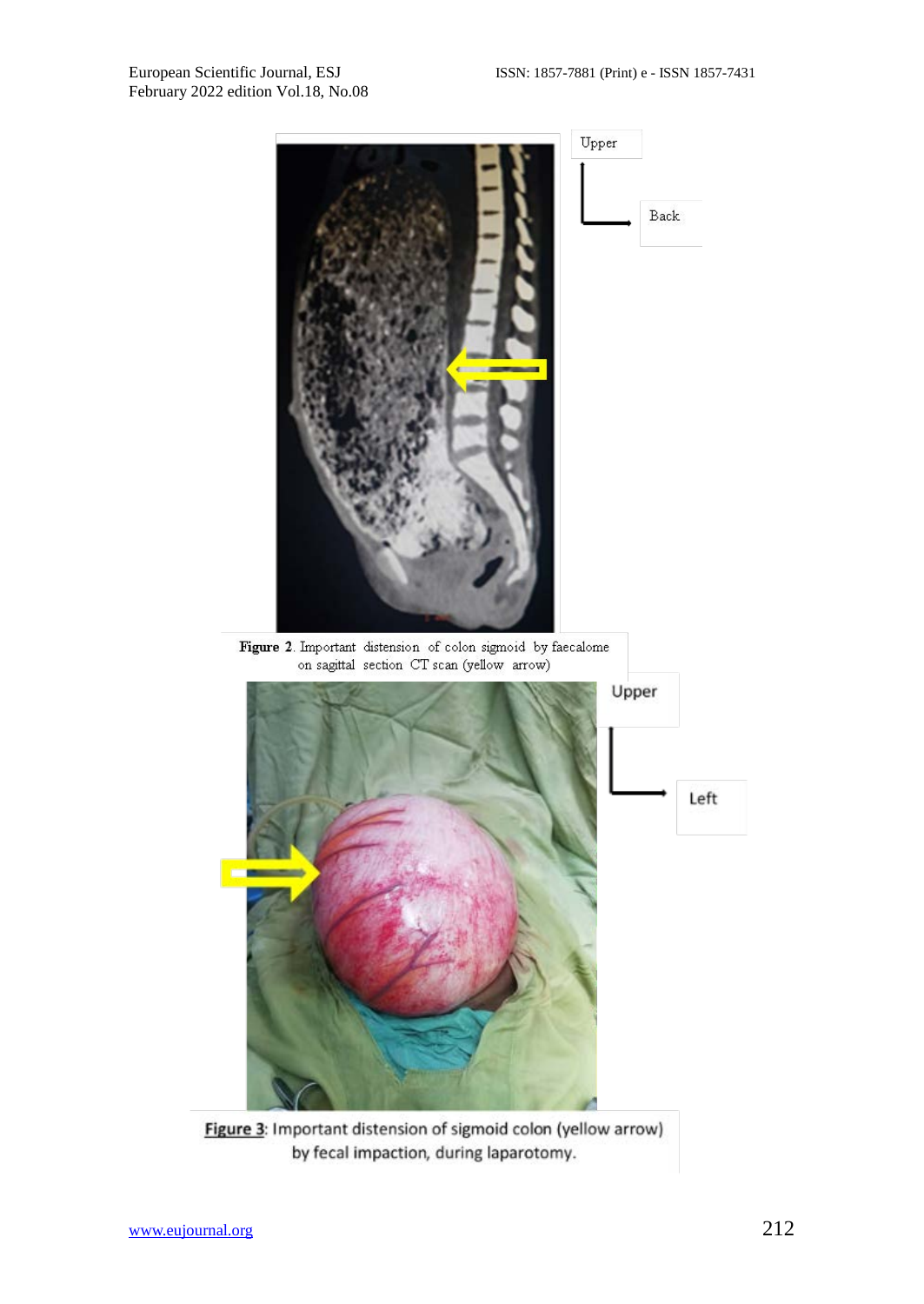

Figure 4: Recto-sigmoid bowel resected (faeces evacuated)

#### **References:**

- 1. Adamou, H., Magagi, I., Habou, O., Adakal, O., Aboulaye, M., & Robnodji, A. (2019). Diagnosis and surgical approach of adult Hirschsprung disease: About two observations and review of the literature. Case series, *Annals of Medicine and Surgery*, *48*, 59-64.
- 2. Arowolo, OA., Lawal, OO., Adisa, AO., Adetiloye, VA., Afolabi, AI., & Sowande, OA. (2013). Adulthood Hirschsprung disease: a report of 04 cases in Ile-Ife, Nigeria. *Afr J Med Med Sci, 42*(3), 277-82.
- 3. Chen, F., Winston, J., Jain, S., & Frankel, W. (2006). Hirschsprung disease in a young adult: report of a case and review of the literature. *Ann Diagn Pathol*, *10*(6), 347–351.
- 4. Duncan, ND., Plummer, J., Dundas, SE., Martin, A., & McDonald, AH. (2009). Adult Hirschsprung disease in Jamaïca: operative treatment and outcome. *Colorectal Disease*, *13*, 454-458.
- 5. Franchi-Abella, S. & Pariente, D. (2008). Le radiologue non spécialiste face au scanner pédiatrique: les indications du scanner abdominal et les protocoles. *Journal de Radiologie, 89*(10), 1384-1385.
- 6. Jarry, J. & Faucheron, JL. (2011). Laparoscopic rectosigmoid resection with transanal colonic pull-through and delayed colo-anal anastomosis: A new approach to adult Hirschsprung disease. *Diseases of the colon & rectum, 54*(10): 1313 – 1319.